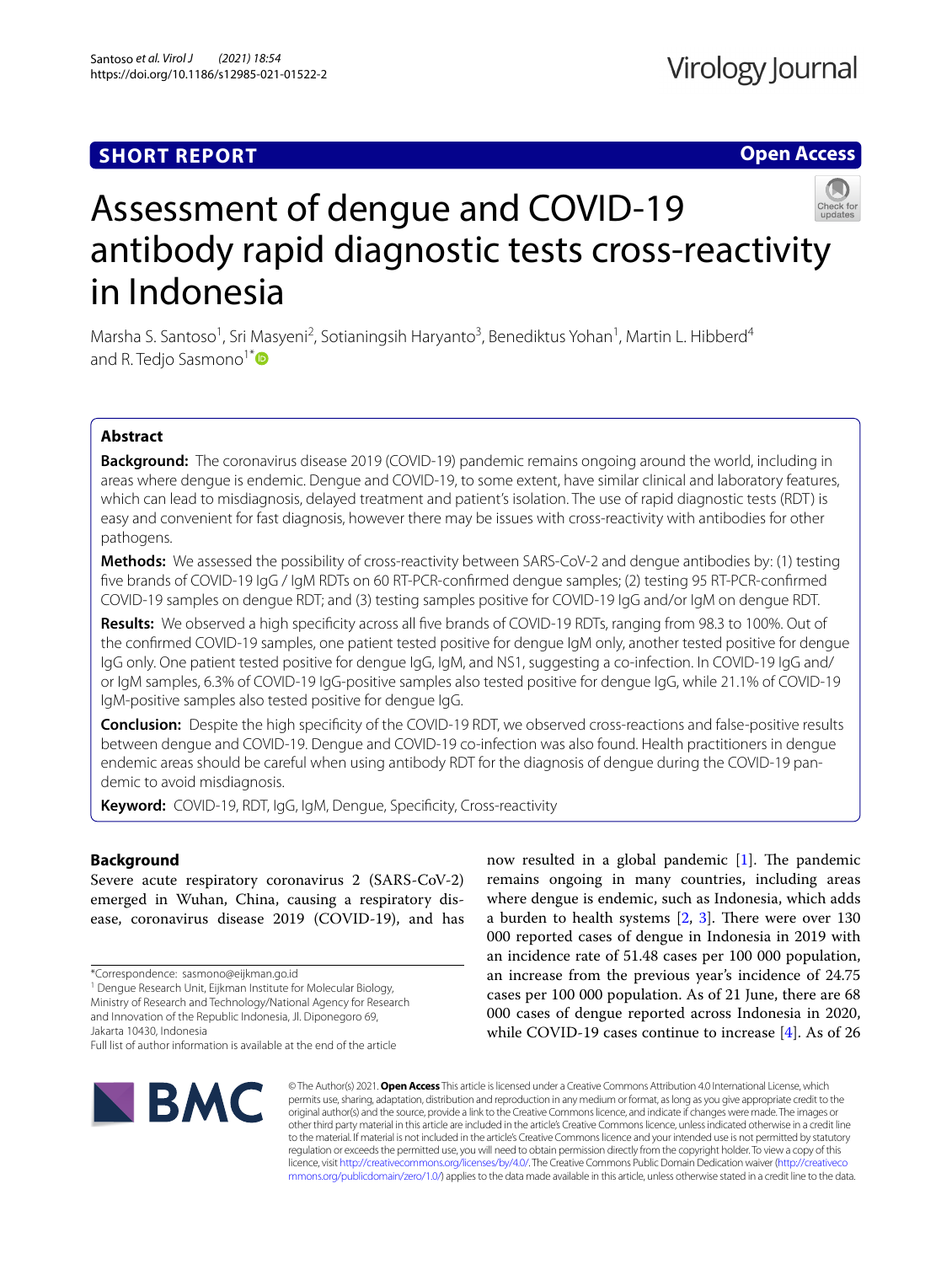Jan 2021, there are over one million confrmed cases of COVID-19 in Indonesia [[5\]](#page-4-4). Dengue fever and COVID-19 have similar clinical and laboratory features, which can lead to misdiagnosis, delayed treatment, and isolation [[3](#page-4-2)]. In both cases, patients often report acute fever, myalgia, fatigue, and other fu-like symptoms, as well as present with thrombocytopenia and leukopenia [\[1](#page-4-0), [3](#page-4-2)]. Most commercial rapid diagnostic tests (RDT) available in the market are for the detection of SARS-CoV-2 antibodies, with relatively high sensitivity and specifcity, especially when samples are taken later in the disease progression [[6](#page-4-5)]. However, it is hampered by the apparent cross-reactivity resulting in false-positive results [\[7](#page-4-6)]. For dengue, immunochromatographic tests for the detection of dengue virus nonstructural protein 1 (NS1) antigen, IgM, IgG, and IgA antibodies have been developed by a number of commercial companies and have found wide application because of their ease of use and rapidity of results [\[8](#page-4-7), [9\]](#page-4-8).

## **Methods**

In this study, we assessed the possibility of dengue and SARS-CoV-2 antibody cross-reactivity using three strategies. Firstly, we evaluate the specifcity of fve COVID-19 RDT brands against 60 well-characterized RT-PCR-confrmed dengue patient's serum panel. Secondly, we test 95 RT-PCR-confrmed clinical COVID-19 samples on dengue RDT. And thirdly, we test 49 sera from healthy, asymptomatic individuals that are positives for COVID-19 IgG and/or IgM antibodies on dengue RDT (Table [1\)](#page-1-0). The use of archived dengue patients' samples has been approved by Eijkman Institute Research Ethics Committee, approval number 151/2020, while the use of COVID-19 RT-PCR confrmed samples has been approved by Bali Mandara District Hospital Health Research Ethics Committee, approval number 007/EA/ KEPK.RSBM.DISKES/2020, while the use of COVID-19 IgG and/or IgM positive samples has been approved by Raden Mattaher Hospital Research Ethics Committee, approval number S.32/SPE/VII/2020.

The specificity evaluation of COVID-19 IgG / IgM RDTs against confrmed dengue samples was performed in a laboratory that is internationally certifed for Good Clinical Laboratory Practice (GCLP) at the Eijkman Institute, Jakarta, Indonesia. The laboratory testing on RT-PCR-confrmed COVID-19 samples was performed at Bali Mandara and Sanjiwani hospitals, Bali, Indonesia while the laboratory testing on healthy/ asymptomatic samples positive for COVID-19 IgG and/or IgM was performed at Siloam Hospital, Jambi,

<span id="page-1-0"></span>**Table 1** Characteristics of samples used in the study

| Categories                         | Dengue-confirmed samples<br>$(N = 60)$ | COVID-19-confirmed samples<br>$(N = 95)^*$ | Healthy/<br>asymptomatic<br>samples $(N = 49)$<br>N/A |  |
|------------------------------------|----------------------------------------|--------------------------------------------|-------------------------------------------------------|--|
| Fever day onset, mean (SD)         | 5(1.5)                                 | N/A                                        |                                                       |  |
| Age, median (IQR)                  | $14(8-22)$                             | $34(25 - 46)$                              |                                                       |  |
| Age                                | N(%                                    |                                            |                                                       |  |
| Children $\leq$ 18 years           | 35 (58)                                | 2(2.1)                                     |                                                       |  |
| Adults > 18 years                  | 25 (42)                                | 78 (82.1)                                  | 49 (100)                                              |  |
| Gender                             |                                        |                                            |                                                       |  |
| Male                               | 28 (47)                                | 49 (51.6)                                  |                                                       |  |
| Female                             | 32(53)                                 | 31 (32.6)                                  | 15 (30.6)                                             |  |
| Serotype                           |                                        |                                            |                                                       |  |
| DENV-1                             | 15(25)                                 | N/A                                        | N/A                                                   |  |
| DENV-2                             | 15(25)                                 | N/A                                        | N/A                                                   |  |
| DENV-3                             | 20(33)                                 | N/A                                        | N/A                                                   |  |
| DENV-4                             | 10(17)                                 | N/A                                        | N/A                                                   |  |
| Immunologic status                 |                                        |                                            |                                                       |  |
| Primary dengue infection           | 10(17)                                 | N/A                                        | N/A                                                   |  |
| Secondary dengue infection         | 50(83)                                 | N/A                                        | N/A                                                   |  |
| Presence of anti-dengue antibodies |                                        |                                            |                                                       |  |
| $lgG (+)$ , $lgM (+)$              | 21(35)                                 | N/A                                        | N/A                                                   |  |
| $lgG (+)$ , $lgM (-)$              | 16(27)                                 | N/A                                        | N/A                                                   |  |
| $lgG(-)$ , $lgM(+)$                | 14(23)                                 | N/A                                        | N/A                                                   |  |
| $lgG(-)$ , $lgM(-)$                | 9(15)                                  | N/A                                        | N/A                                                   |  |

\*Incomplete data for 15 samples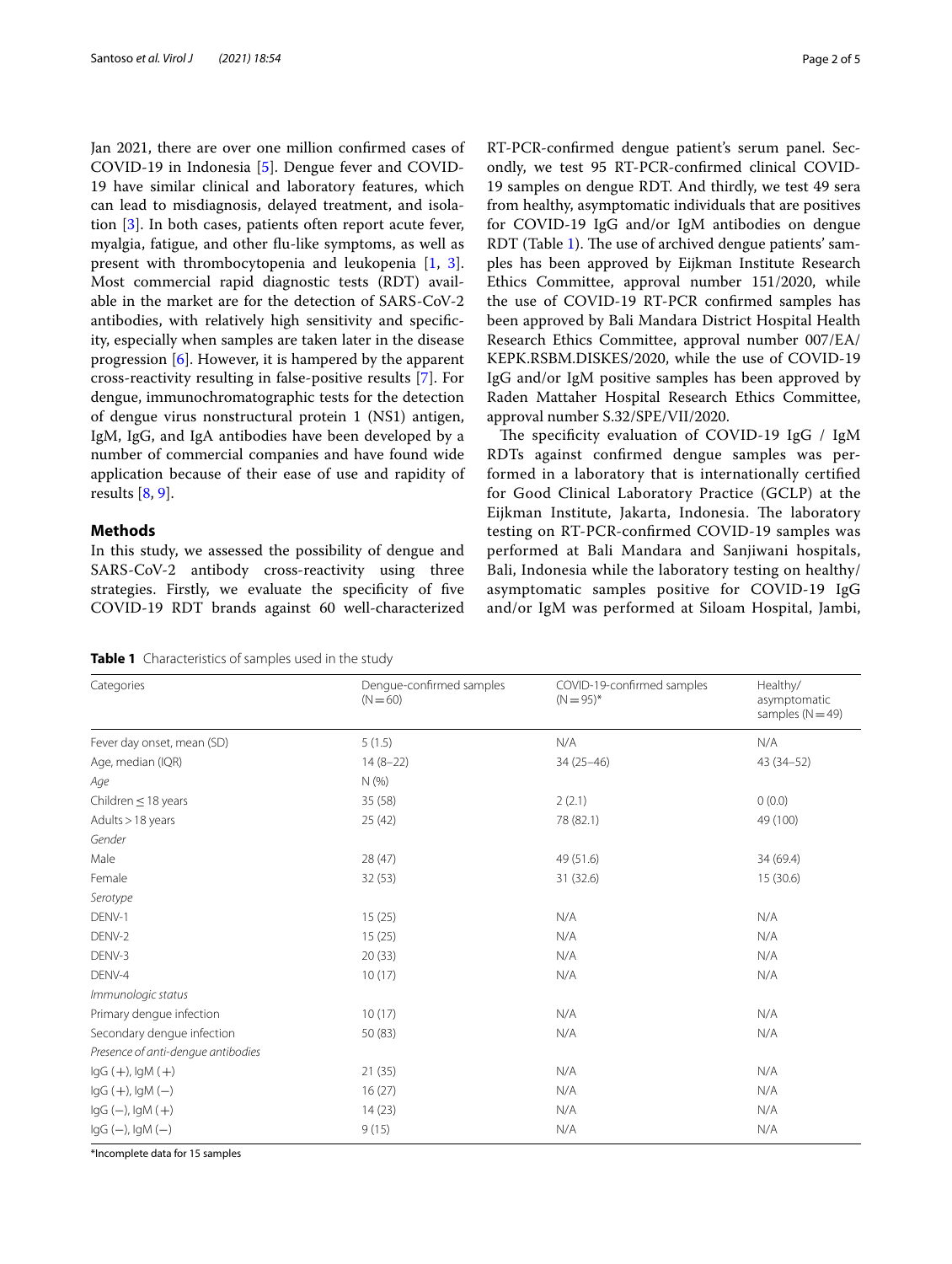Indonesia, both with appropriate biosafety protocols. Dengue virus (DENV) RNA in the sera were extracted using QIAamp Viral RNA mini kit (Qiagen, Germany) according to the manufacturer's instructions. Detection and serotyping of DENV was performed using CDC DENV-1-4 real-time RT-PCR assay according to given instructions (Package Insert, KK0128 available at [www.](http://www.cdc.gov/dengue) [cdc.gov/dengue\)](http://www.cdc.gov/dengue). Molecular detection of SARS-CoV-2 was performed using A\*Star Fortitude COVID-19 Real-Time RT-PCR Test and Liferiver Novel Coronavirus (2019-nCoV) Real Time Multiplex RT-PCR (BioVendor, Czech Republic). Immunologic status for dengue was determined using NovaLisa Dengue Virus IgG ELISA (NovaTec Immundiagnostica, Germany), performed according to manufacturer's instruction. The confrmed-dengue samples were collected from various regions across Indonesia between October 2018 and March 2019, before the initial outbreak of COVID-19. The confirmed-COVID-19 patients were recruited from Bali, Indonesia in May 2020. The healthy/asymptomatic individuals that were positive for COVID-19 IgG and/ or IgM were recruited from Jambi, Indonesia from May to July 2020.

The COVID-19 IgG and IgM RDTs that we evaluated were Cellex Inc. (USA), Dynamiker Biotechnology (Tianjin, China), Genbody Inc. (Korea), Standard Diagnostics (Korea), and VivaDiag (Vivacheck Biotech Hangzhou,, China). Each dengue-confrmed sample was tested using diferent brands of IgG/IgM COVID-19 RDT simultaneously, under uniform conditions, according to their respective manufacturers' instructions. Positive COVID-19 RDT results were confrmed using SARS-CoV-2 Spike S1-RBD IgG & IgM ELISA Detection Kit (Genscript, USA). The dengue RDT kit used on confirmed COVID-19 samples and healthy/asymptomatic samples was Standard Q Dengue Duo (SD Biosensor, Korea, for the detection of dengue NS1 antigen and IgG and IgM antibodies), while the COVID-19 kit used on the healthy/ asymptomatic samples are VivaDiag COVID-19 IgG/ IgM.

For COVID-19 RDT specifcity evaluation, which is the proportion of non-COVID-19 samples who are correctly identifed as negative for SARS-CoV-2 antibodies using the COVID-19 RDTs, sample size was calculated based on the three-step method [[10\]](#page-4-9) with an expected specifcity of 96%, a precision of 7.5%, and 90% power, which yields 60 presumed COVID-19-negative samples. Overall specifcity of each RDT brand, as well as when stratifed into variable groups, were compared using Z-tests for proportions. Specificity, confidence intervals, and other statistical analyses were performed using R Studio software, with *p*-value of less than 0.05 denoting statistical significance.

#### **Results**

We observed a high specificity across all COVID-19 RDT brands against dengue-confrmed samples, ranging from 98.3 to 100% and no statistically signifcant diference in overall performance between brands, or when grouped by age, gender, day of fever onset, DENV serotype, and immunologic status (Table [2\)](#page-2-0). One sample which tested positive for COVID-19 IgG using SD Biosensor Dengue RDT was a 17-year-old male, with fever day onset of 2 days, infected with DENV-4, and tested positive for anti-dengue IgG and IgM. One other sample which tested positive for COVID-19 IgM using Cellex and SD Biosensor Dengue RDT was a 23-year-old male, with fever day onset of 8 days, infected with DENV-2, and tested positive for anti-dengue IgM and negative for anti-dengue IgG. However, neither of these samples tested positive for IgG or IgM using SARS-CoV-2 ELISA, suggesting falsepositive results on the RDT.

Among 95 RT-PCR confrmed COVID-19 patient samples, one patient tested positive for dengue IgM only, another tested positive for dengue IgG only. One patient tested positive for both dengue IgG and IgM as well as NS1, demonstrating the possibility of coinfection of dengue and COVID-19 or recent dengue infection (Table [3\)](#page-3-0).

In healthy/asymptomatic samples, out of 33 samples that tested positive for COVID-19 IgG, 2 samples (6.1%) also tested positive for dengue IgG, while out of 19 samples that tested positive for COVID-19 IgM, 4 samples (21.1%) also tested positive for dengue IgG (Table [3](#page-3-0)).

## **Discussion**

While there is a possibility of cross-reactivity between SARS-CoV-2 and DENV antibodies, there is good overall performance of COVID-19 RDTs. Another study shows no cross reactivity with other respiratory

<span id="page-2-0"></span>**Table 2** Specifcity comparison of fve brands of COVID-19 RDTs against dengue-confrmed samples

|                      | Specificity (%, 95% CI)        |                          |  |
|----------------------|--------------------------------|--------------------------|--|
|                      | lgG                            | lgM                      |  |
| Cellex               | 100% (95% CI<br>$92.5 - 100$   | 98.3% (95% CI 89.9-99.9) |  |
| Dynamiker            | 100% (95% CI<br>$92.5 - 100$   | 100% (95% CI 92.5-100)   |  |
| Genbody              | 100% (95% CI<br>$92.5 - 100$   | 100% (95% CI 92.5-100)   |  |
| Standard diagnostics | 98.3% (95% CI<br>$89.9 - 99.9$ | 98.3% (95% CI 89.9-99.9) |  |
| VivaChek             | 100% (95% CI<br>$92.5 - 100$   | 100% (95% CI 92.5-100)   |  |
| <i>p</i> -value      | 0.404                          | 0.555                    |  |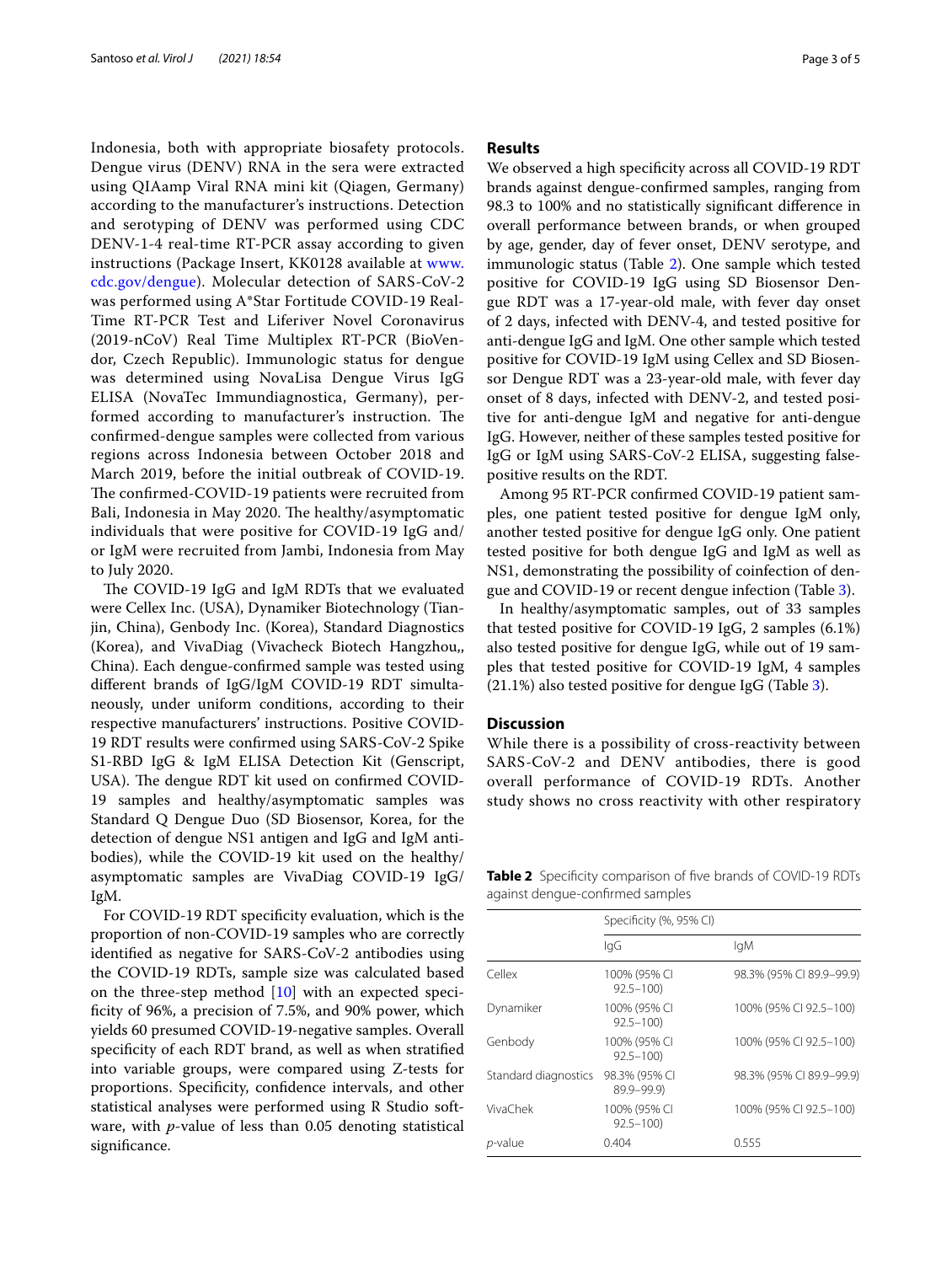<span id="page-3-0"></span>**Table 3** Positivity of COVID-19-related samples on dengue NS1, IgG, and IgM RDT

| N   | Dengue RDT            |                       |                     |  |
|-----|-----------------------|-----------------------|---------------------|--|
|     | NS1-positive<br>N(% ) | IgG-positive<br>N(% ) | IgM-positive<br>N(% |  |
| 95. |                       | 2(2.1)                | 2(2.1)              |  |
| 33  | 0(0.0)                | 2(6.1)                | 0(0.0)              |  |
| 19  | 0(0.0)                | 4(21.1)               | 0(0.0)              |  |
|     |                       | 1(1.1)                |                     |  |

pathogens that may have similar clinical symptoms as COVID-19 [\[11\]](#page-4-10). Apparent cross-reactivity between DENV and SARS-CoV-2 antibodies in dengue RDT has been reported in two confirmed COVID-19 cases in Singapore [[7\]](#page-4-6). However, more in-depth studies are needed to fully understand the interaction between these antibodies.

We found that in terms of specificity, different COVID-19 RDT brands perform similarly to each other, comparable to findings in other studies [[12\]](#page-4-11). However, these studies also show that different RDT brands have varying levels of sensitivity [[12](#page-4-11)]. A metaanalysis of COVID-19 serological tests measured the pooled sensitivity of lateral flow immunoassays to be 66.0% (95% CI 49.3–79.3%) [[13](#page-4-12)]. Taking that sensitivity as a reference, the rapid tests in our study have a negative predictive value (NPV) of 92.2% even at populations with 20% prevalence. The ability to rapidly confirm the absence of COVID-19 would be useful in allocating resources for isolation and protecting the patient from nosocomial COVID-19 infections especially in settings where the patient may have other viral infections that require hospitalization, such as dengue. Additionally, the ability to accurately rule out dengue in acutely febrile patients would quickly lead to the investigation and management of other differential diagnoses such COVID-19 that would require timely isolation and contact tracing.

One of the limitations in this study is we did not assess the sensitivity of COVID-19 RDT data. Another limitation is that we could not conduct repeat testing of dengue antibodies in the COVID-19 confrmed samples and therefore cannot rule out the possibility of recent but not concurrent dengue infection. Additionally, conditions on site unfortunately did not make it possible to follow-up with RT-PCR for DENV. However, the positive anti dengue virus NS1 antigen result has been widely accepted as "confrmed dengue" (WHO SEARO Dengue Guidelines 2011). We also could not assess for cross-reactivity

with other coronavirus infections, auto-immune disease, or immunodefciency. Nevertheless, our data provide important information on the prospective use of these RDTs in regions that are endemic for dengue during the COVID-19 pandemic.

## **Conclusion**

Our study observed that despite the high specifcity of the COVID-19 RDT, cross-reactions and false-positive results between dengue and COVID-19 are very likely. Dengue and COVID-19 co-infection can also occur. To the authors' knowledge, this is the frst study reporting on the performance of COVID-19 rapid tests on dengueconfrmed samples. Our study adds important information on the possible cross-reaction between dengue and COVID-19 in Indonesia, though more studies are needed to further evaluate these interactions. Health practitioners should be careful when using antibody RDT for the diagnosis of dengue during the COVID-19 pandemic to avoid misdiagnosis.

#### **Abbreviations**

COVID-19: coronavirus disease 2019; DENV: dengue virus; ELISA: enzymelinked immunosorbent assay; IgA: immunoglobulin A; IgG: immunoglobulin G; IgM: immunoglobulin M; NS1: nonstructural protein 1; RDT: rapid diagnostic test; RNA: ribonucleic acid; RT-PCR: reverse transcription polymerase chain reaction; SARS-CoV-2: severe acute respiratory coronavirus 2.

#### **Acknowledgements**

We would like to thank patients, nurses, and health practitioners involved in this study.

#### **Authors' contributions**

RTS and MLH set the conceptual design of the study; MSS, SM, and SH performed diagnosis, patients' recruitment, data collection, and analysis on patients' status. MSS and RTS made the frst draft of the manuscript; BY, RTS and MLH contributed to the generation of fnal manuscript.

#### **Funding**

This work was supported by PT ASTRA International and the Ministry of Research and Technology / National Agency for Research and Innovation of the Republic Indonesia.

#### **Availability of data and materials**

RDT evaluation raw data available upon request.

#### **Declarations**

#### **Ethics approval and consent to participate**

The use of archived dengue patients' samples has been approved by Eijkman Institute Research Ethics Committee, approval number 151/2020, while the use of COVID-19 RT-PCR confrmed samples has been approved by Bali Mandara District Hospital Health Research Ethics Committee, approval number 007/EA/KEPK.RSBM.DISKES/2020, while the use of COVID-19 IgG and/or IgM positive samples has been approved by Raden Mattaher Hospital Research Ethics Committee, approval number S.32/SPE/VII/2020.

#### **Consent for publication**

N/A.

#### **Competing interests**

The authors declare that they have no competing interests. PT Kirana Jaya Lestari donated the VivaDiag RDT.